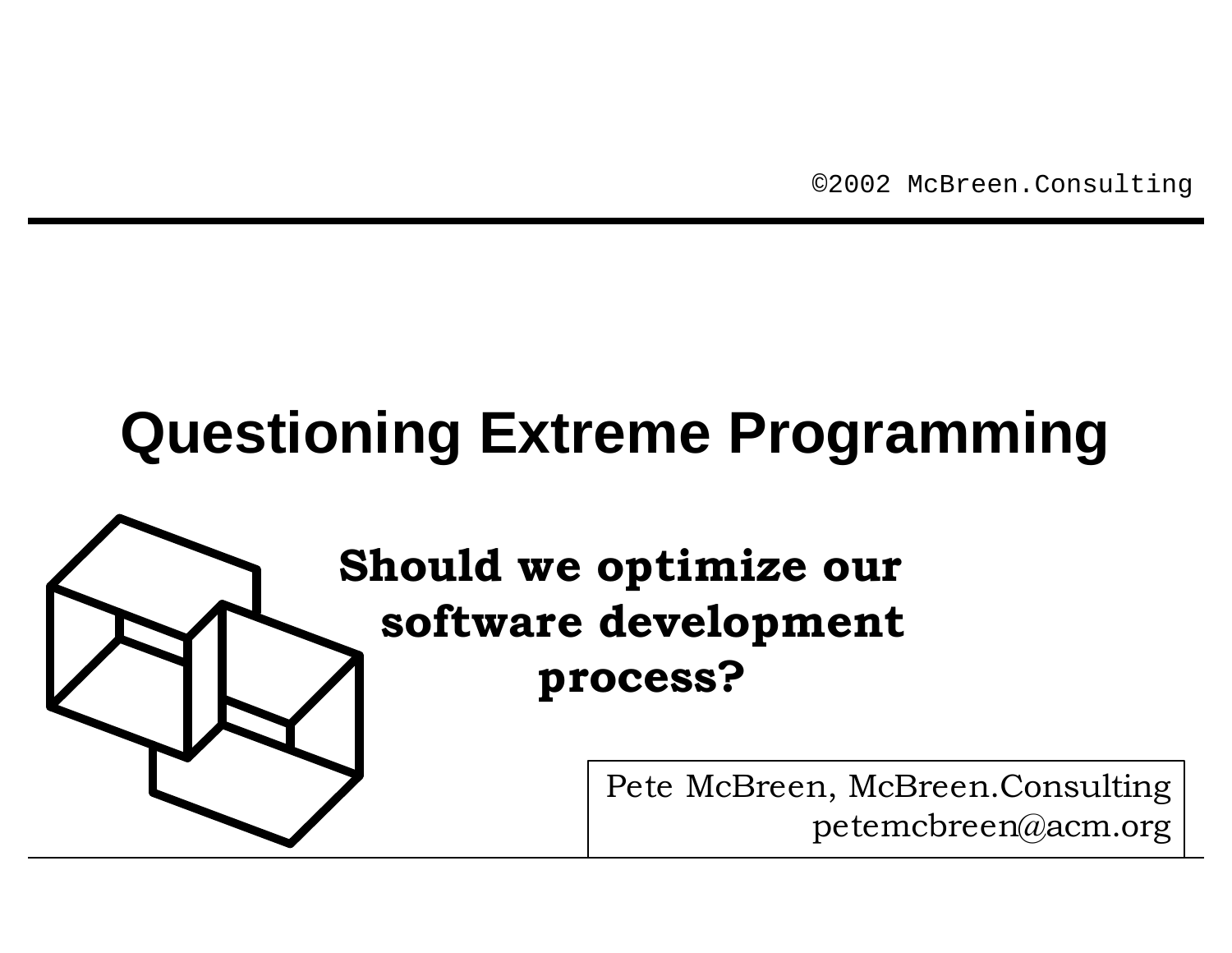## **Agile approaches to software development are getting a lot of publicity, is this good?**

## **This talk asks questions about Agile methods and Extreme Programming**

- What is so special about the Agile approaches?
- What other agile approaches are there?
- Should we be optimizing our processes for particular outcomes?
- If so, who gets to choose the desirable outcomes?
- What outcomes are valued by your organization?
- What should the future of software development look like?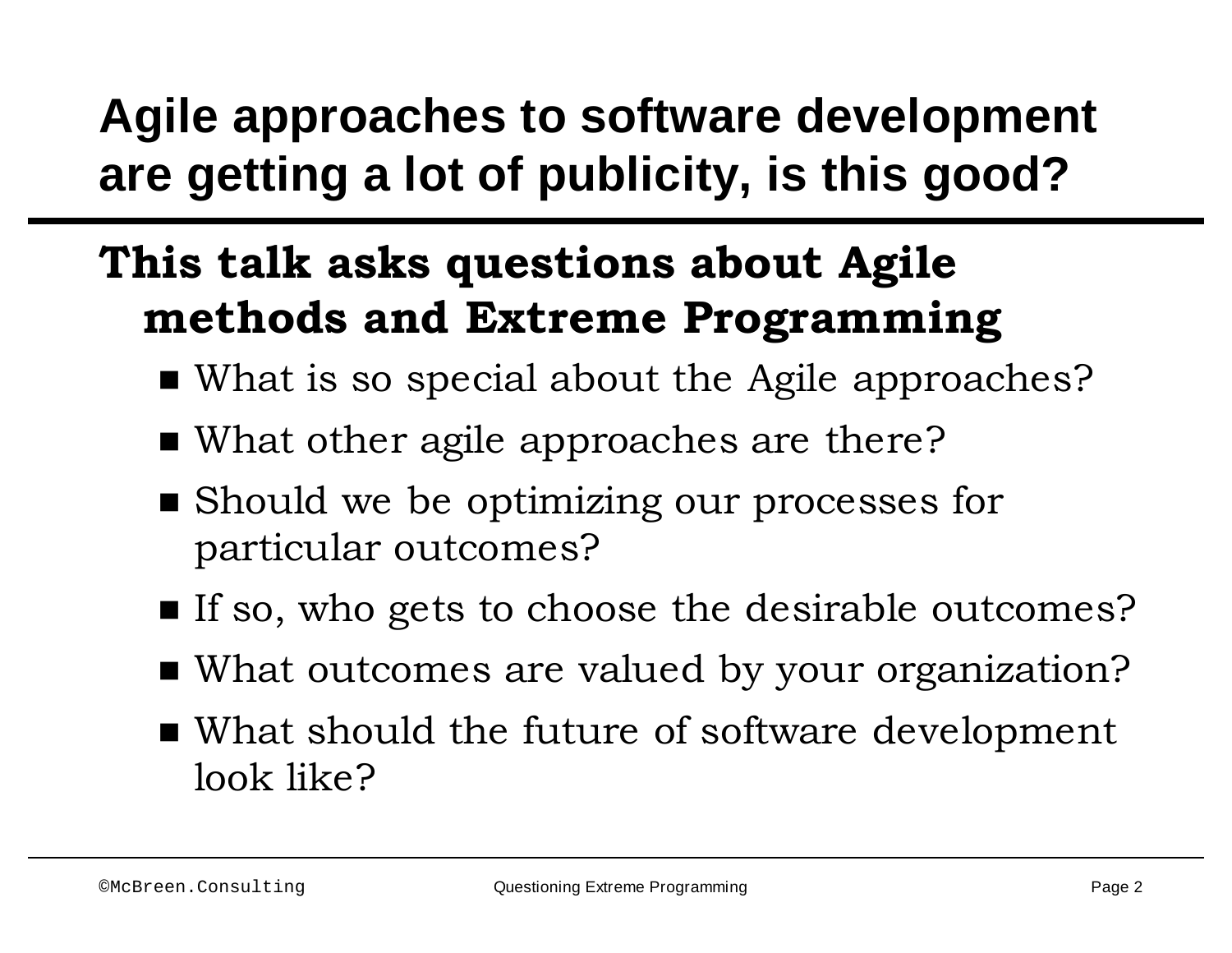### **Manifesto for Agile Software Development**

- **We are uncovering better ways of developing software by doing it and helping others do it. Through this work we have come to value:**
- *Individuals and interactions* **over processes and tools**
- *Working software* **over comprehensive documentation**
- *Customer collaboration* **over contract negotiation**
- *Responding to change* **over following a plan**
- **That is, while there is value in the items on the right, we value the items on the left more.**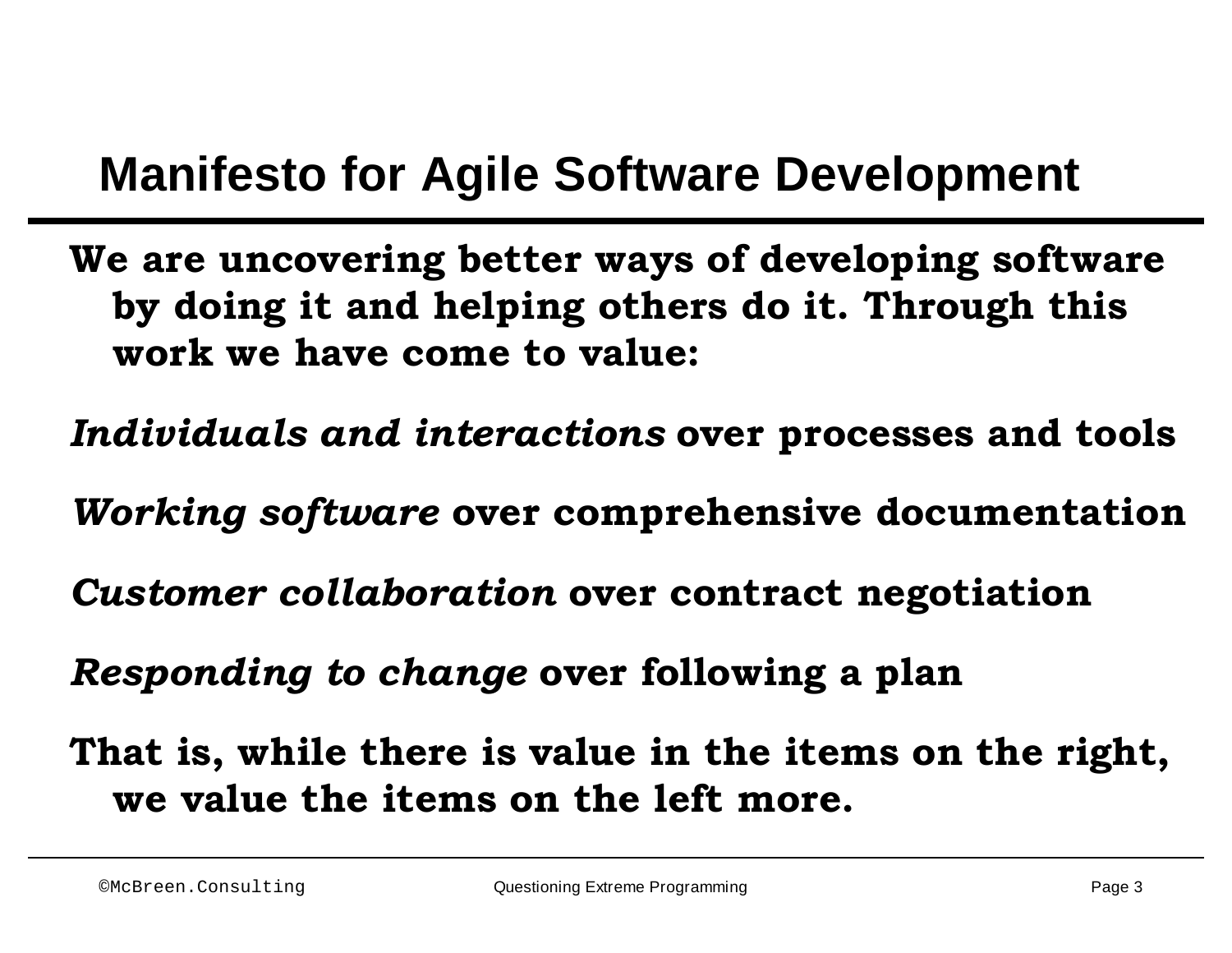## **The methodologies that contributed to the manifesto are quite diverse**

- **Adaptive Software Development**
- **Crystal methods**
- **Dynamic Systems Development Method**
- **Extreme Programming**
- **Feature Driven Development**
- **Pragmatic Programming**

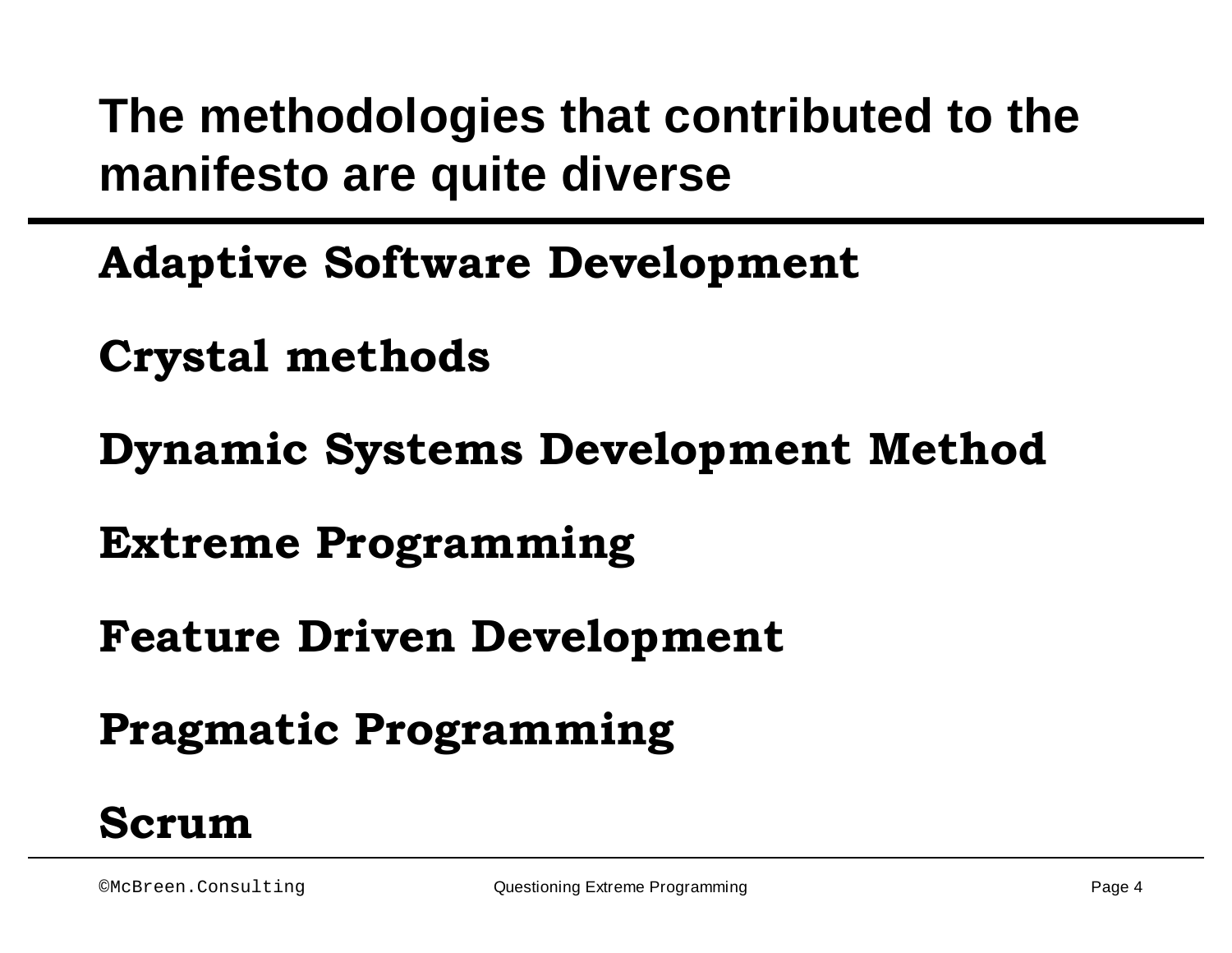## **Adaptive Software Development was created by Jim Highsmith**

## **ASD is based on the ideas of Complexity and Emergence**

- **n** Managing the *workstate* rather than the workflow is the key difference
- Collaboration and self-organization enable *emergence*
- Describes a new lifecycle Speculate, Collaborate, Learn

## **ASD is intended for extreme projects that push the limits of what is possible**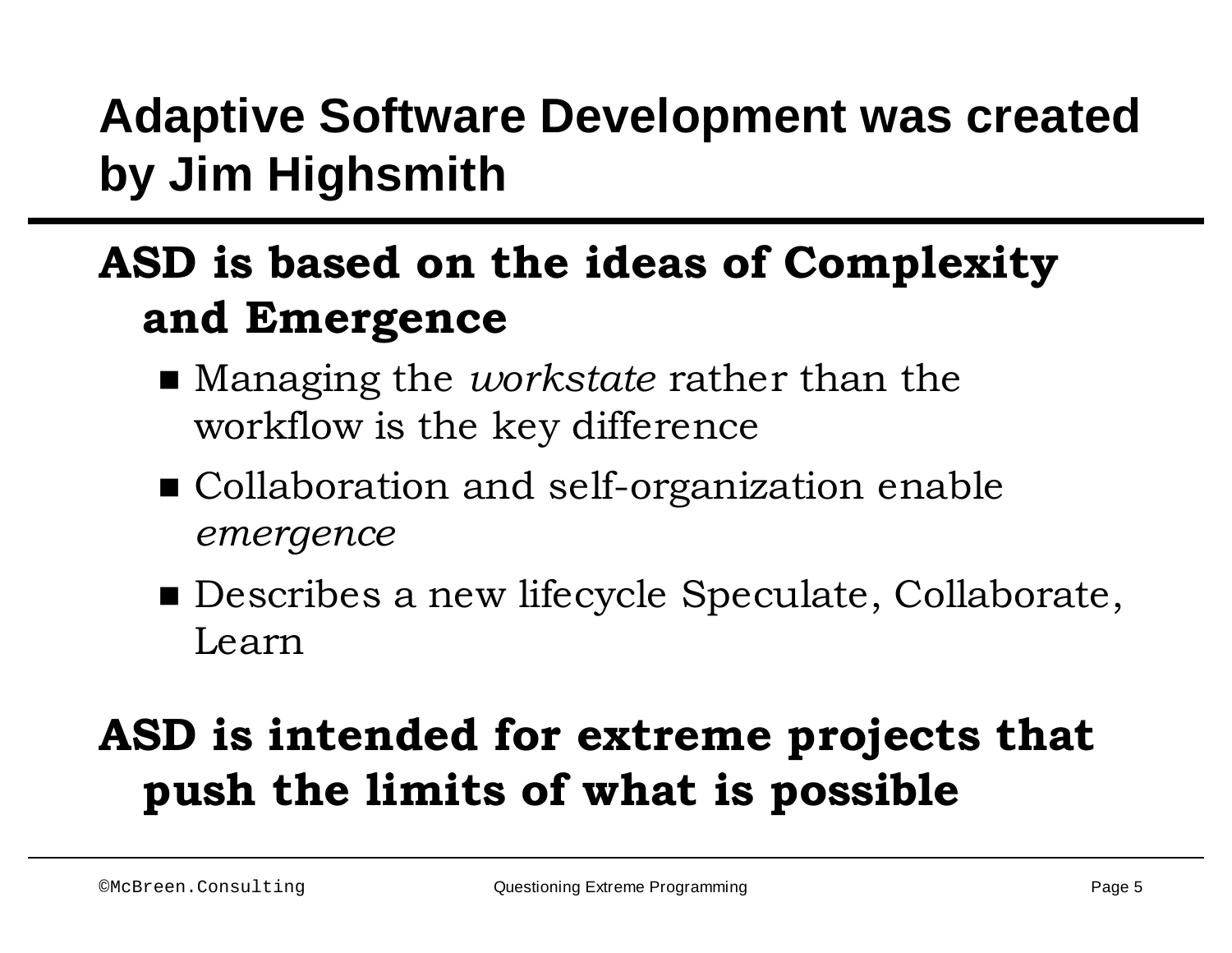## **The Crystal methods were developed by Alistair Cockburn**

#### **The Crystal methods apply the idea that all processes are situational**

### **They are a set of human scale, tolerant processes tuned for different projects**

- Trust people to be good citizens
- Use incremental development so the team gets practice at delivering, and,
- Are barely sufficient to avoid overloading people with process.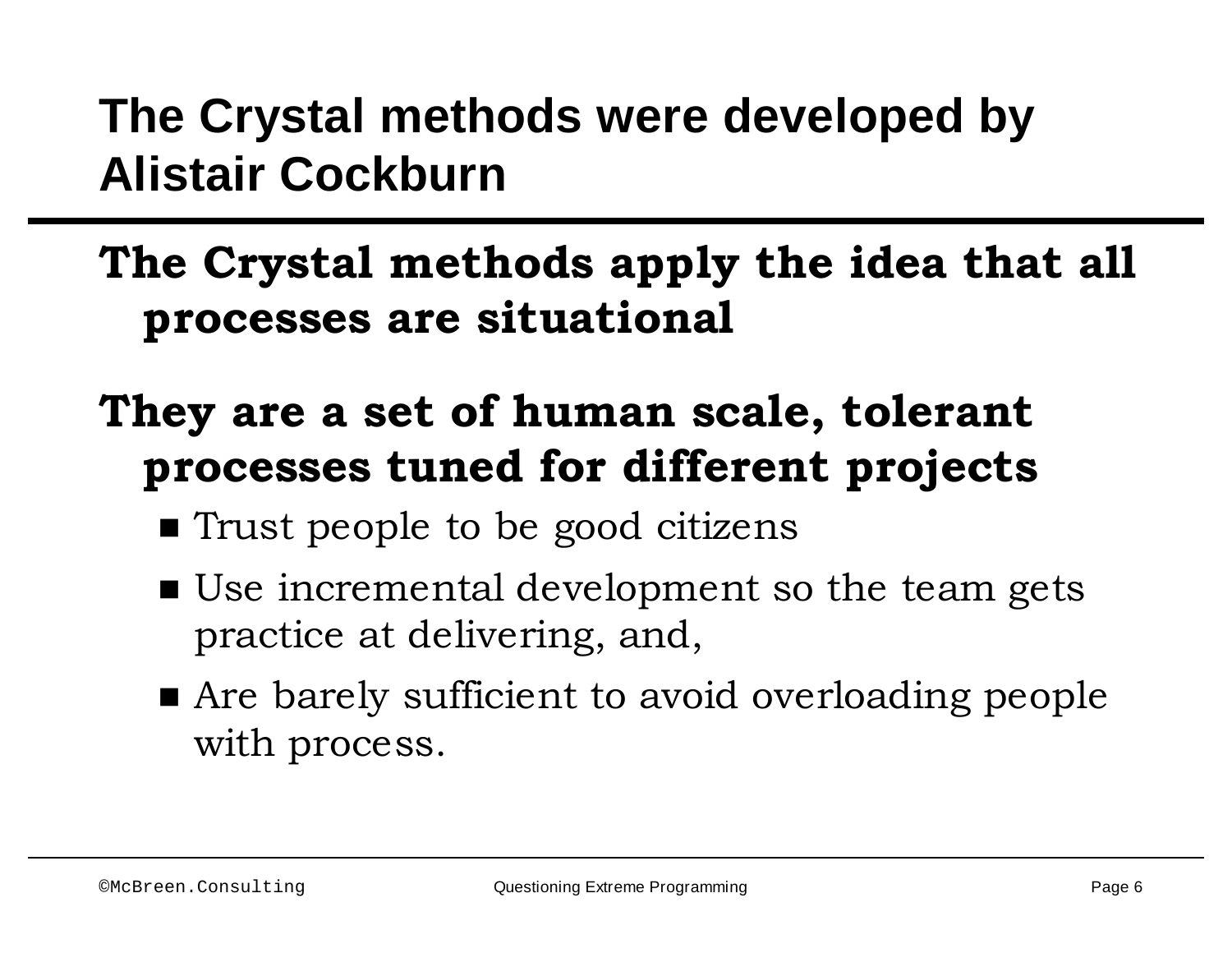**Dynamic Systems Development Method is modernized Rapid Application Development**

**DSDM is about controlling and managing the rapid delivery of applications**

- **DSDM uses empowered teams to deliver quality applications through the use of timeboxed development**
	- Do enough and no more,
	- Use active user involvement to ensure fitness for business purpose, and
	- Iterative development to converge on an accurate solution.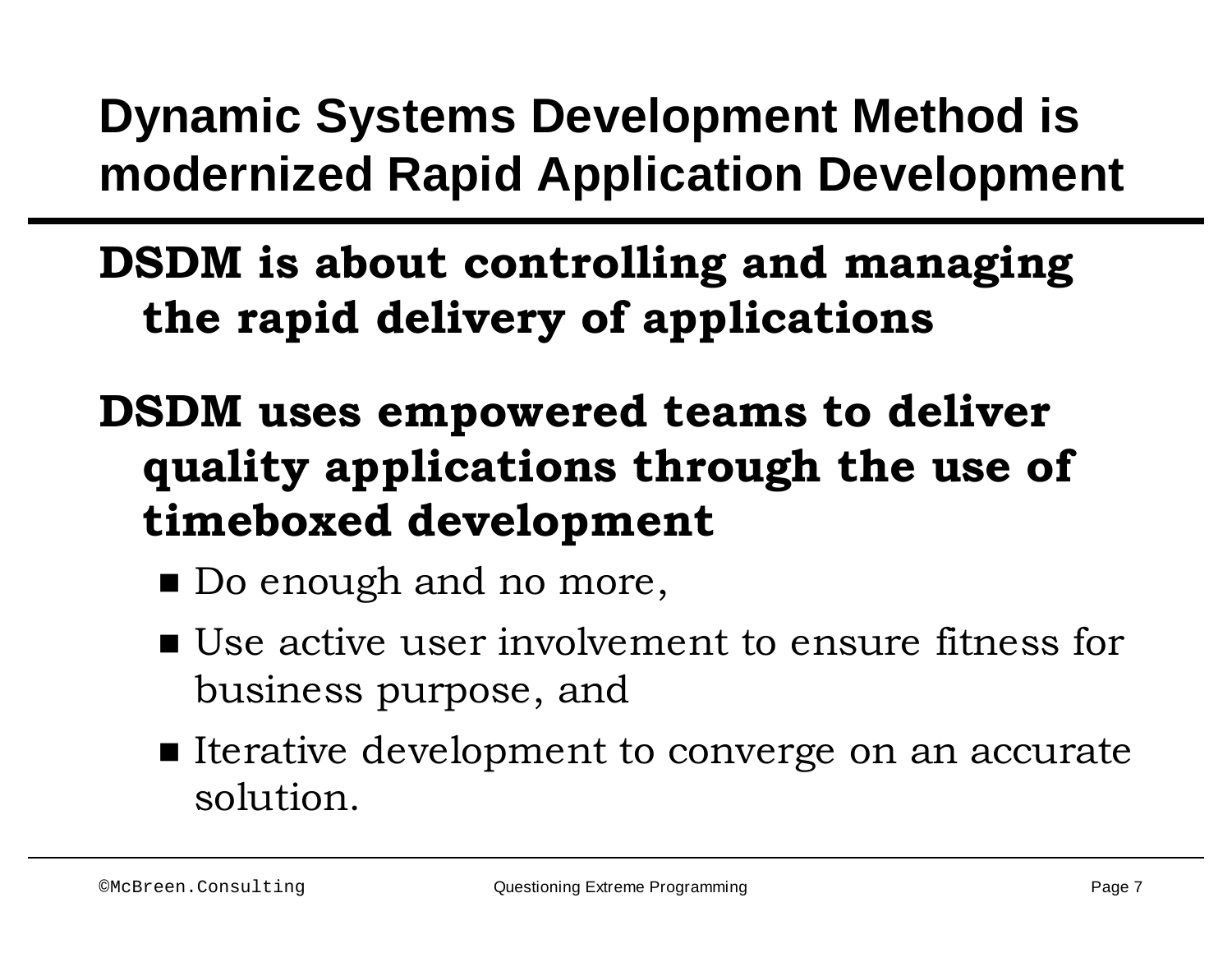**Extreme Programming: the revenge of the programmers :-)**

- **A set of synergistic practices that maximize the amount of work not done**
- **A highly incremental process that allows an on-site customer to steer the project**
	- Based on 5 core values Communication, Simplicity, Feedback, Courage and Respect
	- Uses pair programming for all production code
	- $\blacksquare$  Does the simplest thing that could possibly work
	- **n** Preaches the idea of Test Driven Development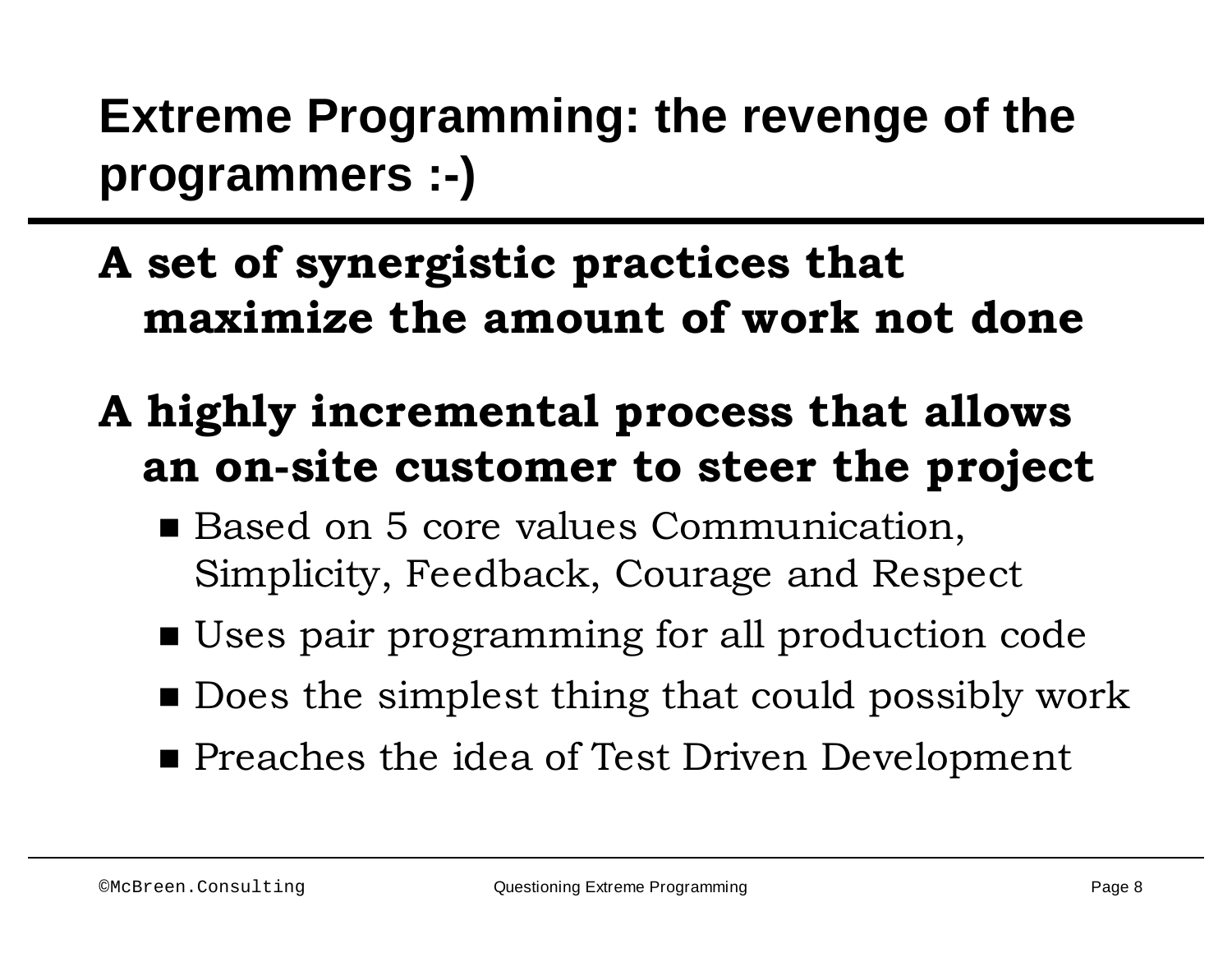## **Feature Driven Development was designed by Peter Coad**

### **FDD aims to deliver frequent, tangible, working results**

### **FDD is unique among the Agile methods in promoting the use of CASE tools**

- Uses Feature Teams lead by a Chief Programmer
- Has a heavy focus on modeling and archetypes
- Supported by CASE tool that is also a Java IDE
- **n** Design By Feature, Build By Feature using a two week cycle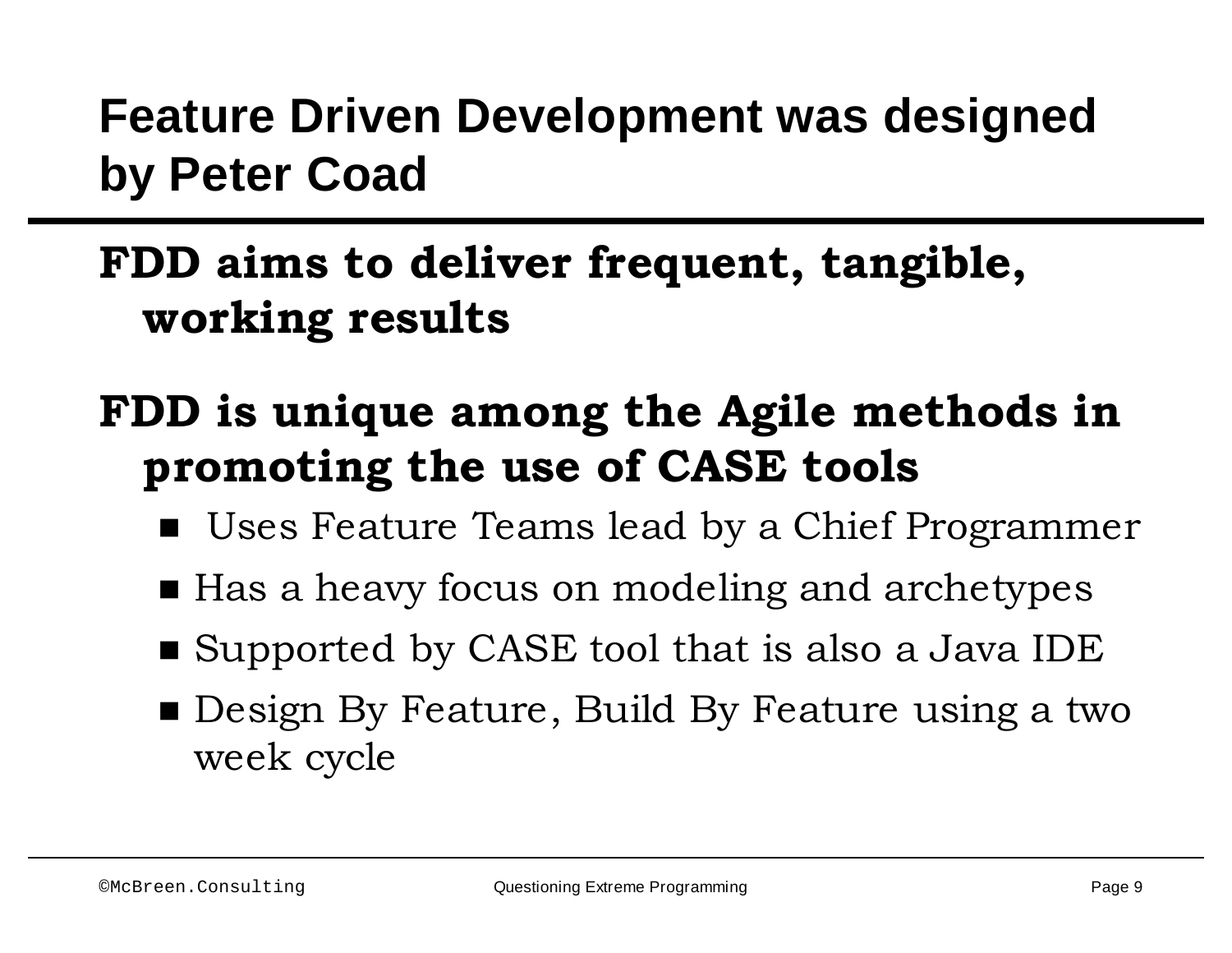## **Pragmatic Programming is based on a book written by Andy Hunt and Dave Thomas**

### **Pragmatic Programming addresses the facing issues teams of 2 or 3 developers**

### **More concerned with individual mastery of the craft of software development**

- Individual craftsmanship as a foundation for overlal team success
- Focuses on effective, appropriate use of tools
- Encourages a seamless approach specification and implementation as different aspects of the same process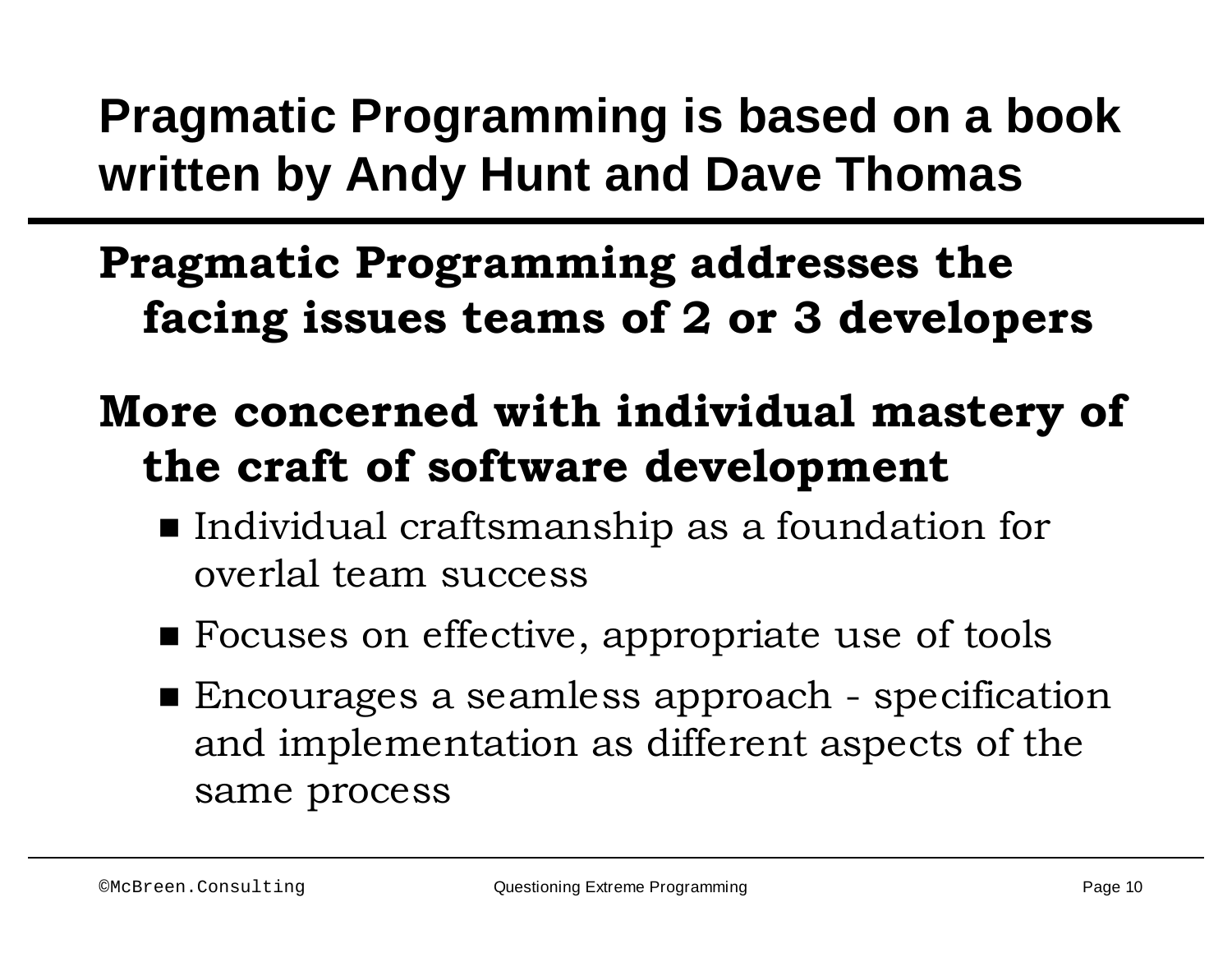## **Scrum was created by Ken Schwaber, Jeff Sutherland and Mike Beedle**

### **Scrum is an empirical process for managing software product development**

## **It reintroduces flexibility, adaptability and productivity into systems development**

- Work can and should be an ennobling experience
- **n** Projects are divided into sprints to allow developers to focus on delivery
- Empirical management using frequent, first hand observations and daily scrum meetings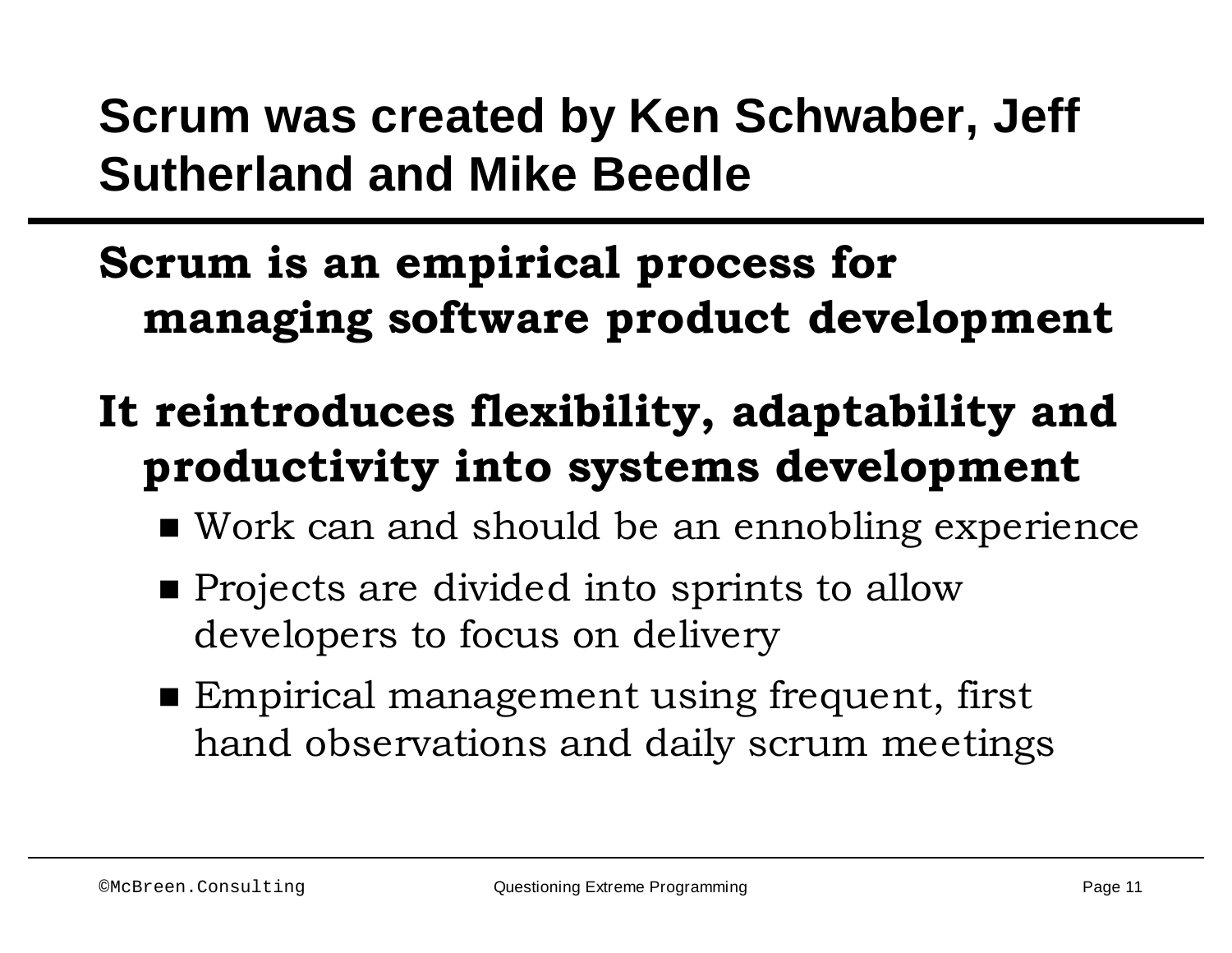## **What is so different about these Agile approaches?**

- **All put people and the interaction between people as the main focus of attention**
- **All embrace the idea that dealing with partial knowledge is the key to success**
- **Their response to schedule pressure is to prioriotize and focus on early delivery**
- **They require extensive involvement by the project sponsors and users**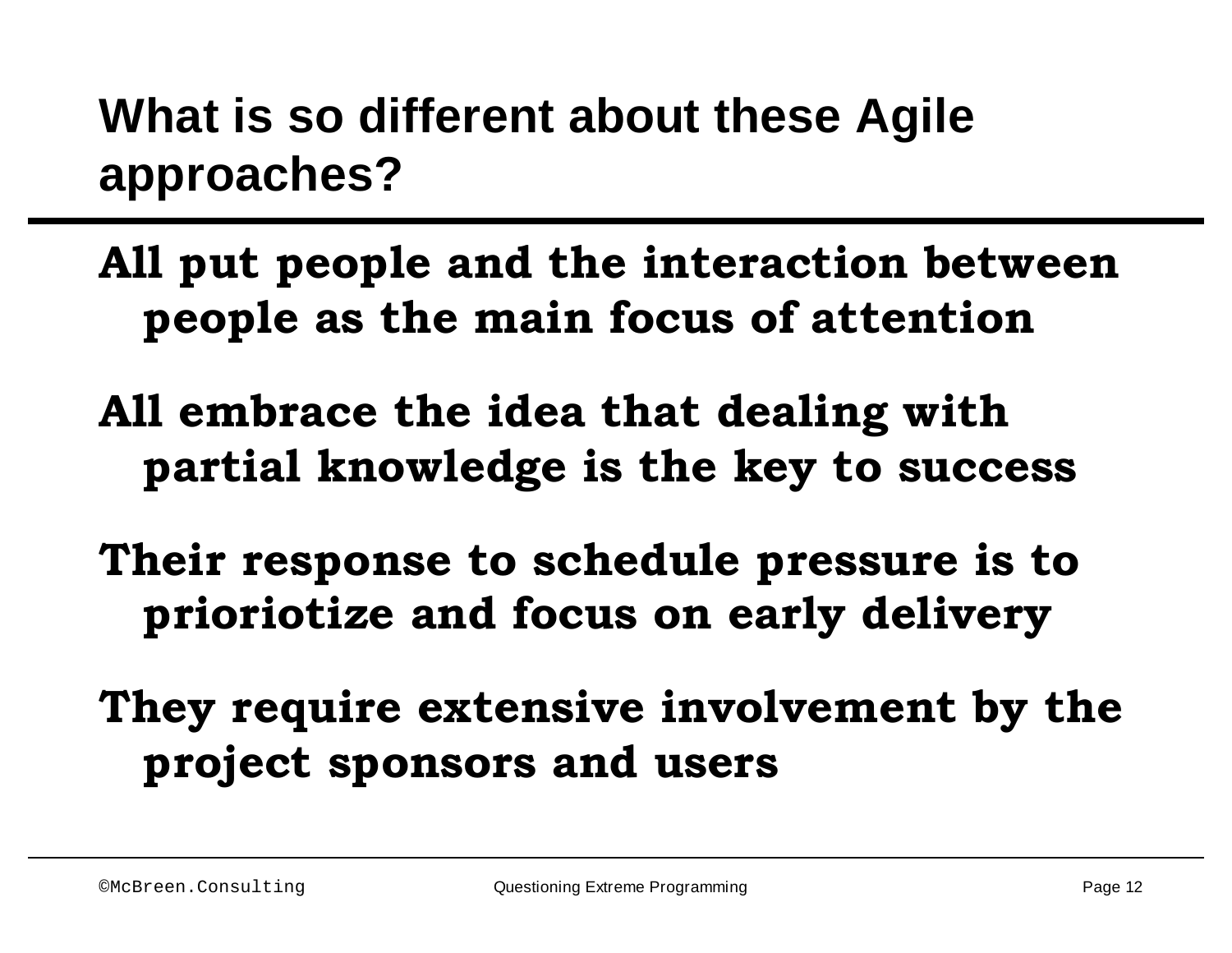## **The Agile approaches are changing the way that software development is done**

- **The Agile approaches are changing the conversation about software development**
- **Agile shifted our attention to small teams incrementally delivering quality software**
- **Whether this is a good thing or not is still open to question**

**In optimizing our process towards the Agile approach, what are we giving up?**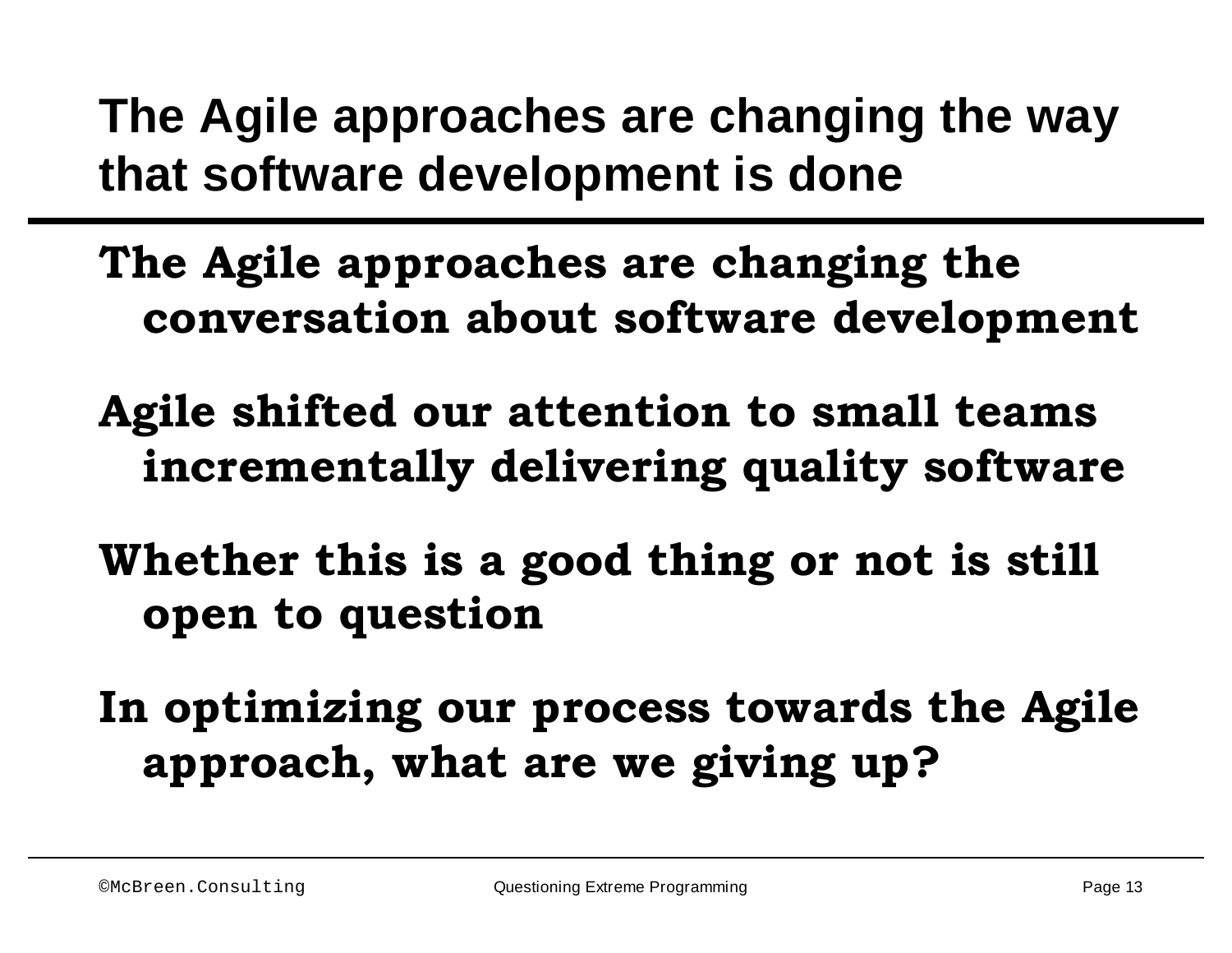## **What does it mean to optimize a process?**

## **Optimization means altering the process to gain a different (more valuable?) outcome**

Optimization is directed *process improvement*

#### **Who gets to choose the direction?**

How do we decide which aspects of a process are the valuable ones?

How do we decide what we are willing to give up in order to get the valued outcome?

#### **Does process specialization have any risks?**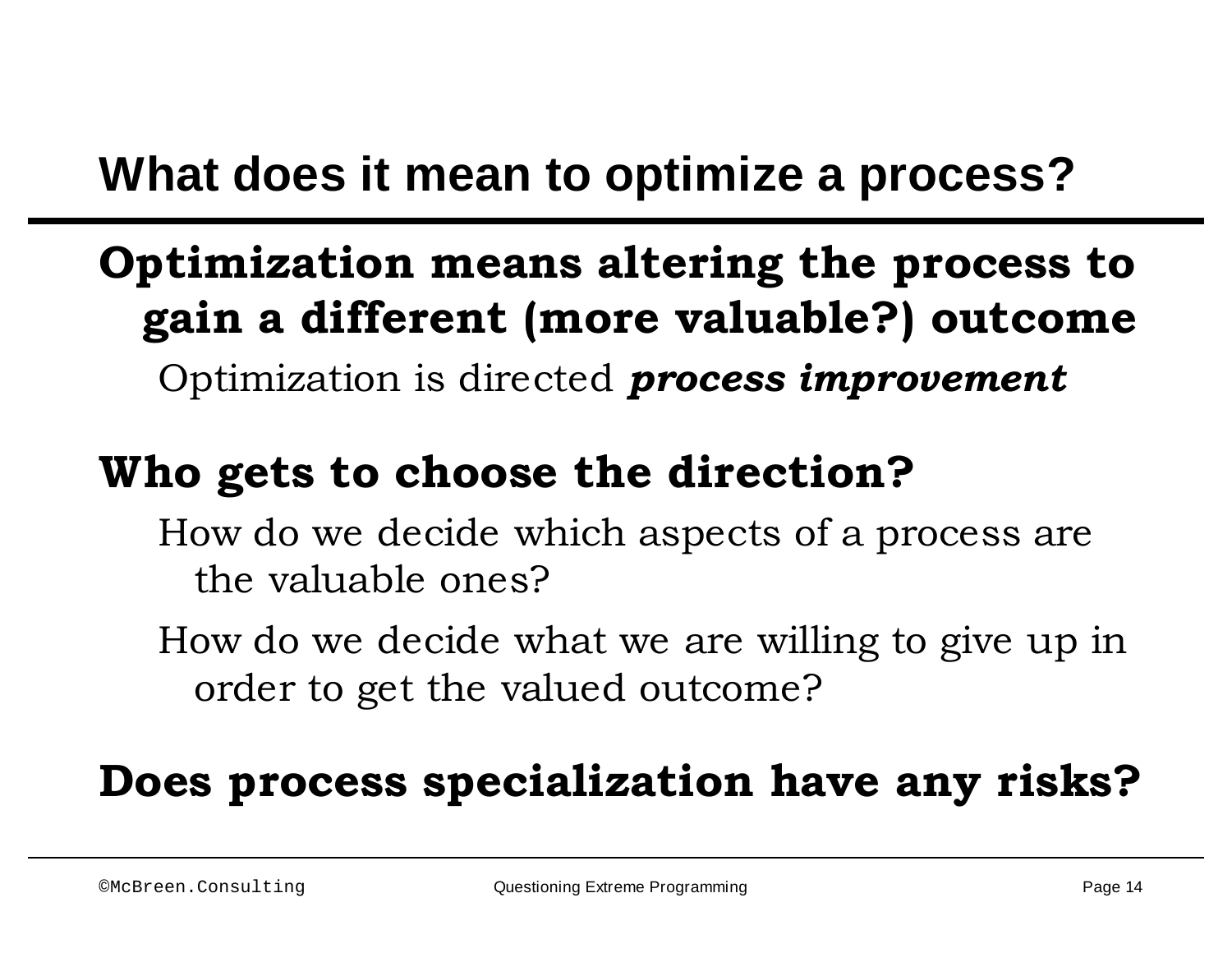## **Before looking any deeper, first let us look at how we optimize a process**

#### **Optimization implies changing something**

- Getting the team to work in a different way
- Changing the deliverables and standards
- Changing the interactions between team roles
- $\blacksquare$  Changing the vocabulary and conversations

### **The easiest way to change behavior is to change the vocabulary and conversations**

Reworking code to conform to standards is a pain, but *Refactoring* is fun

XP has successfully changed the conversation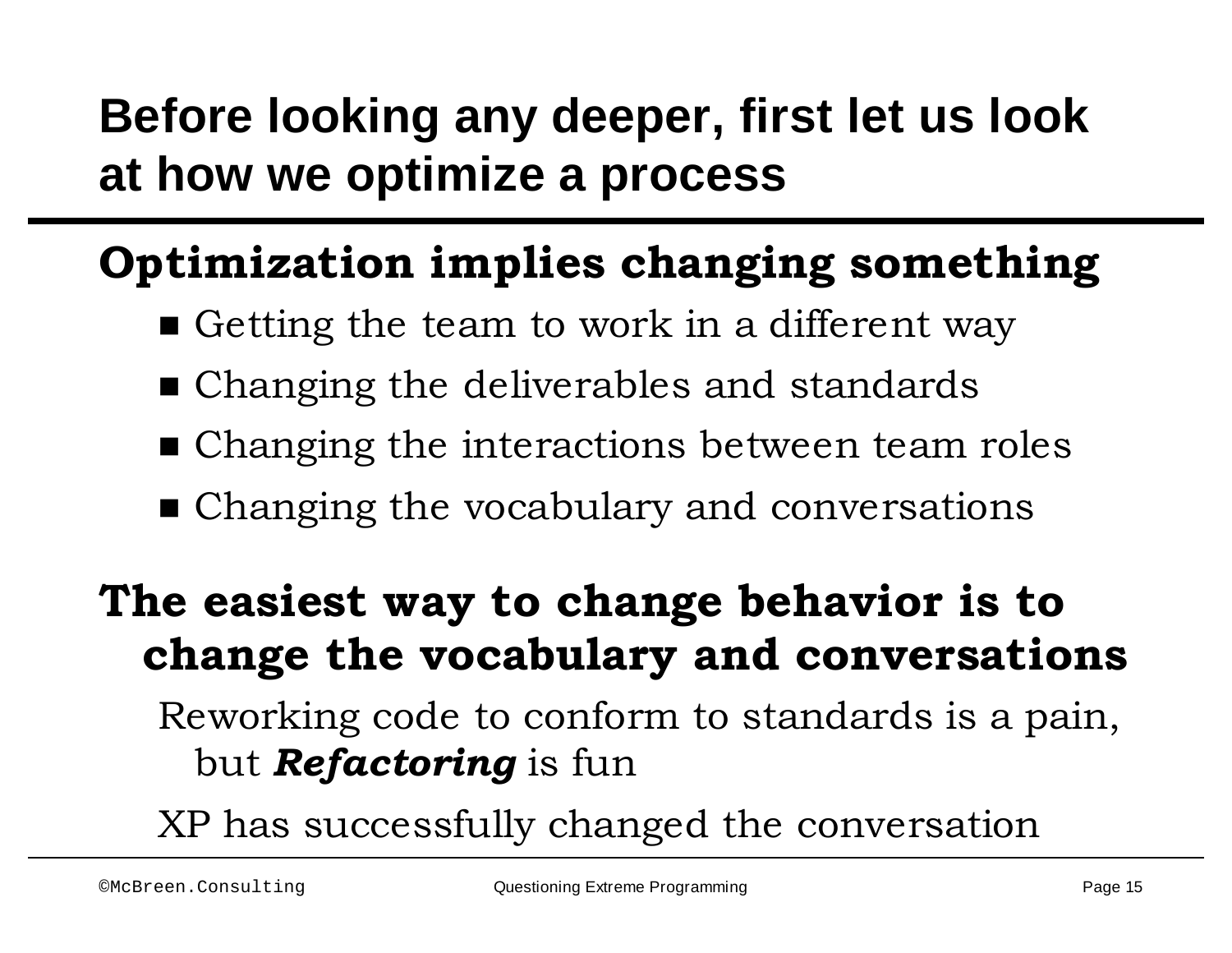## **What does Extreme Programming optimize? Hint: Look at the project outcomes**

## **Developer enjoyment**  $\odot$

*Entire team agrees this is the best project they've ever been on* - Ron Jeffries speaking about C3

### **Predictable, sustained and sustainable pace**

The project can go at any pace it wants to. The point is steering, not going full speed

#### **Maximizing the team's tacit knowledge**

*The best way to keep the knowledge of a system alive and well is to maintain the continuity of the development team.* - Robert Martin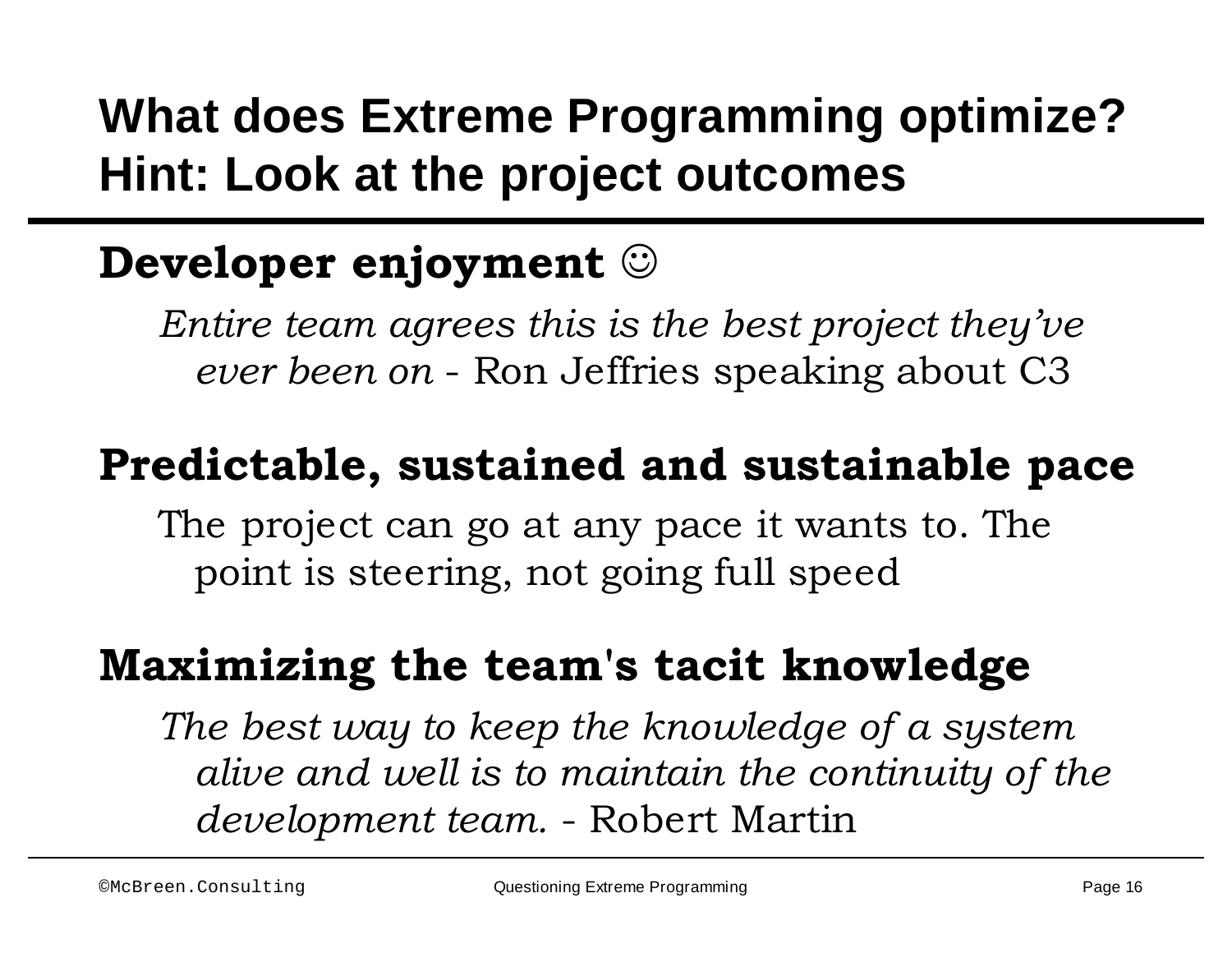## **What else might you want to optimize for?**

### **The business as usual answer is** *everything* **but it doesn't work out that way**

When everything is important, the item that gets paid attention to seems to be pseudo-random

#### **Faster, Better, Cheaper is not realistic**

On Time, On Budget, On Mars - pick two

### **As Jim Highsmith suggests, choose an appropriate** *Mission Profile*

Then optimize to excel at the chosen outcome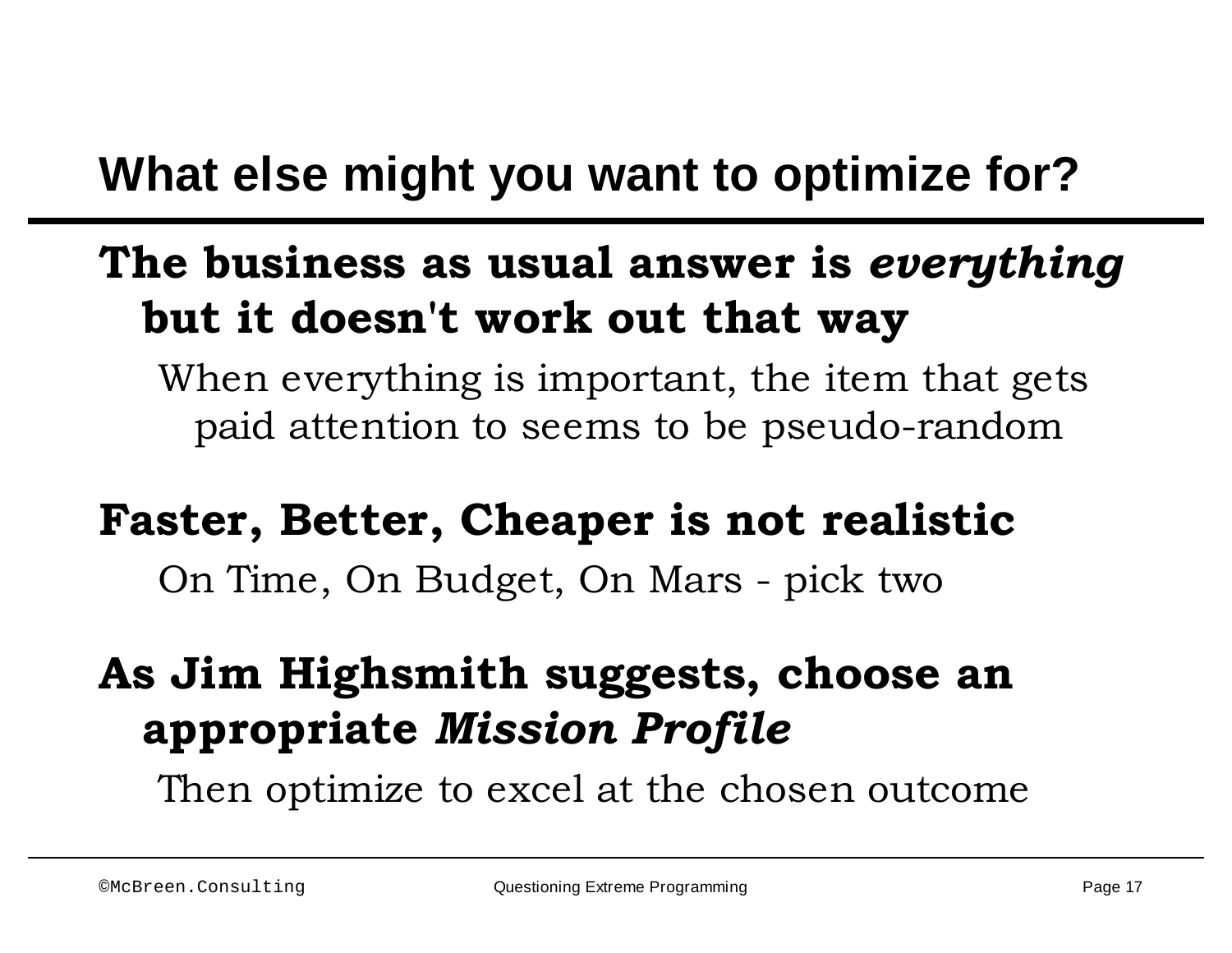## **Different organizations could want to optimize many different things**

- **Productivity**
- l **Minimum budget**
- l **Rapid delivery**
- l **Efficiency/Burn rate**
- l **On-time delivery**
- l **Beating the estimates**
- l **Success with newbies**
- l **Following the plan**
- **Working with incomplete knowledge**
- l **Handling emergent requirements**
- **1** Leveraging experts
- **Exploiting serendipity**
- **Community involvement**
- l **Successful diversity**
- **Supporting individuality**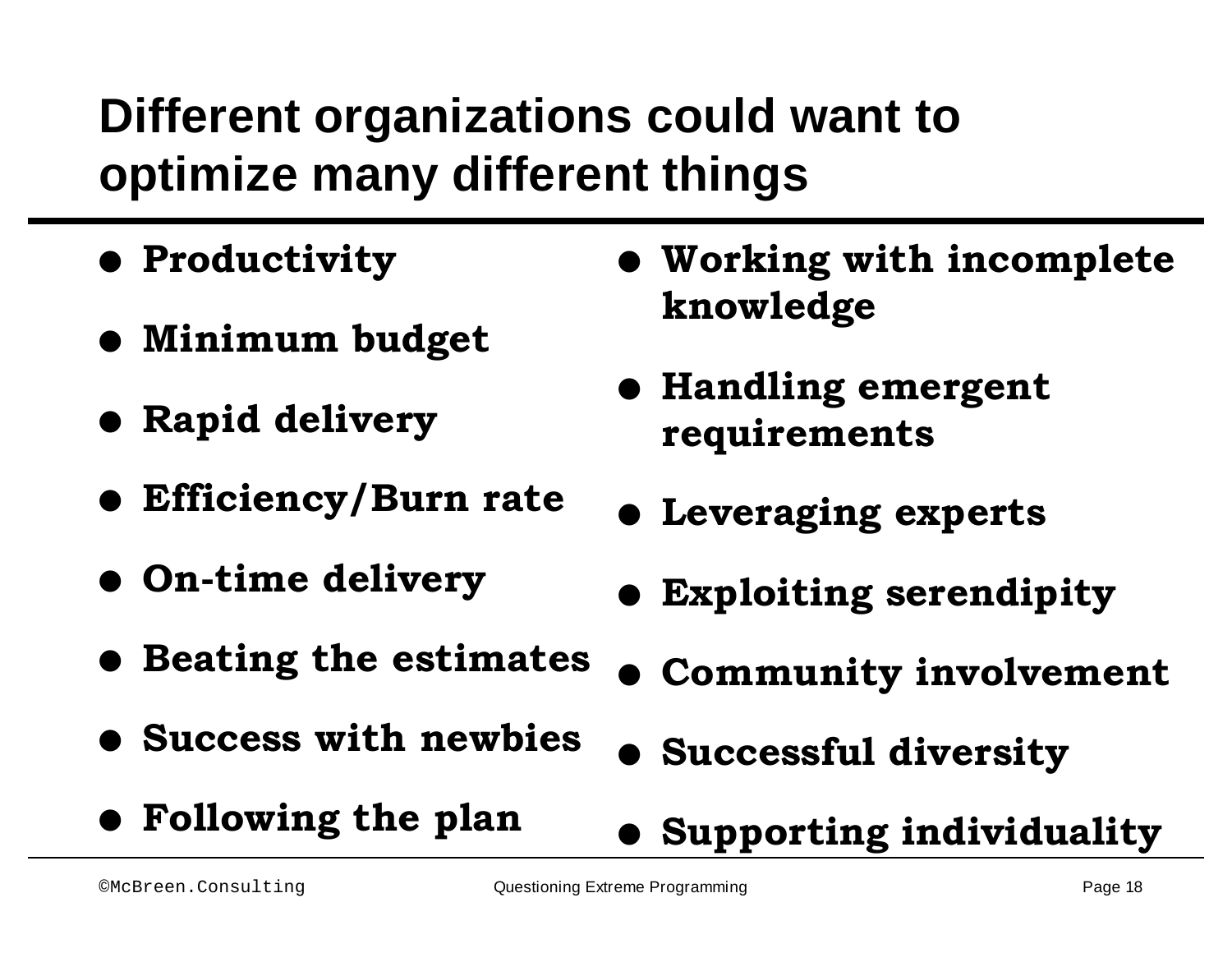## **Optimization affects Agile development if taken to extremes**

### **Agility means supporting the Manifesto for Agile Software Development**

Valuing individuals and interactions is key

### **Extreme Programming sometimes devalues the experience of individuals**

*You can use any coding standard you like, just not on this project* - the team outweighs individuals

Although they are *just rules*, XP is intolerant of variations that could reduce predictability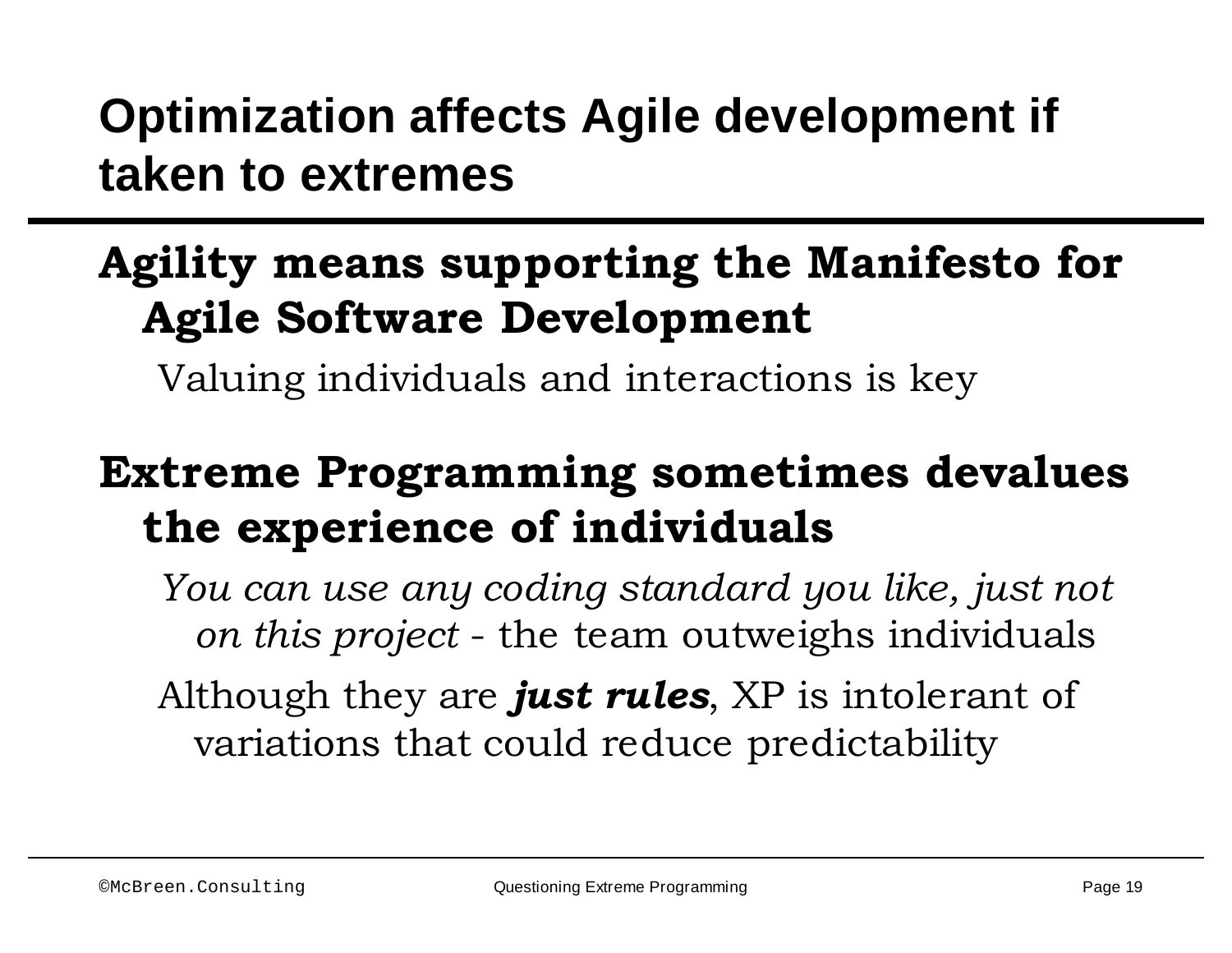## **Does your organization value what Extreme Programming offers?**

### **Product development organizations usually value a predictable, sustainable pace**

Many recognize that it is hard to write everything down, so they value the team's tacit knowledge

Developer enjoyment is rarely a priority, but two out of three is not that bad

### **Contract and in-house development are dominated by the project plan**

XP doesn't offer much to the project manager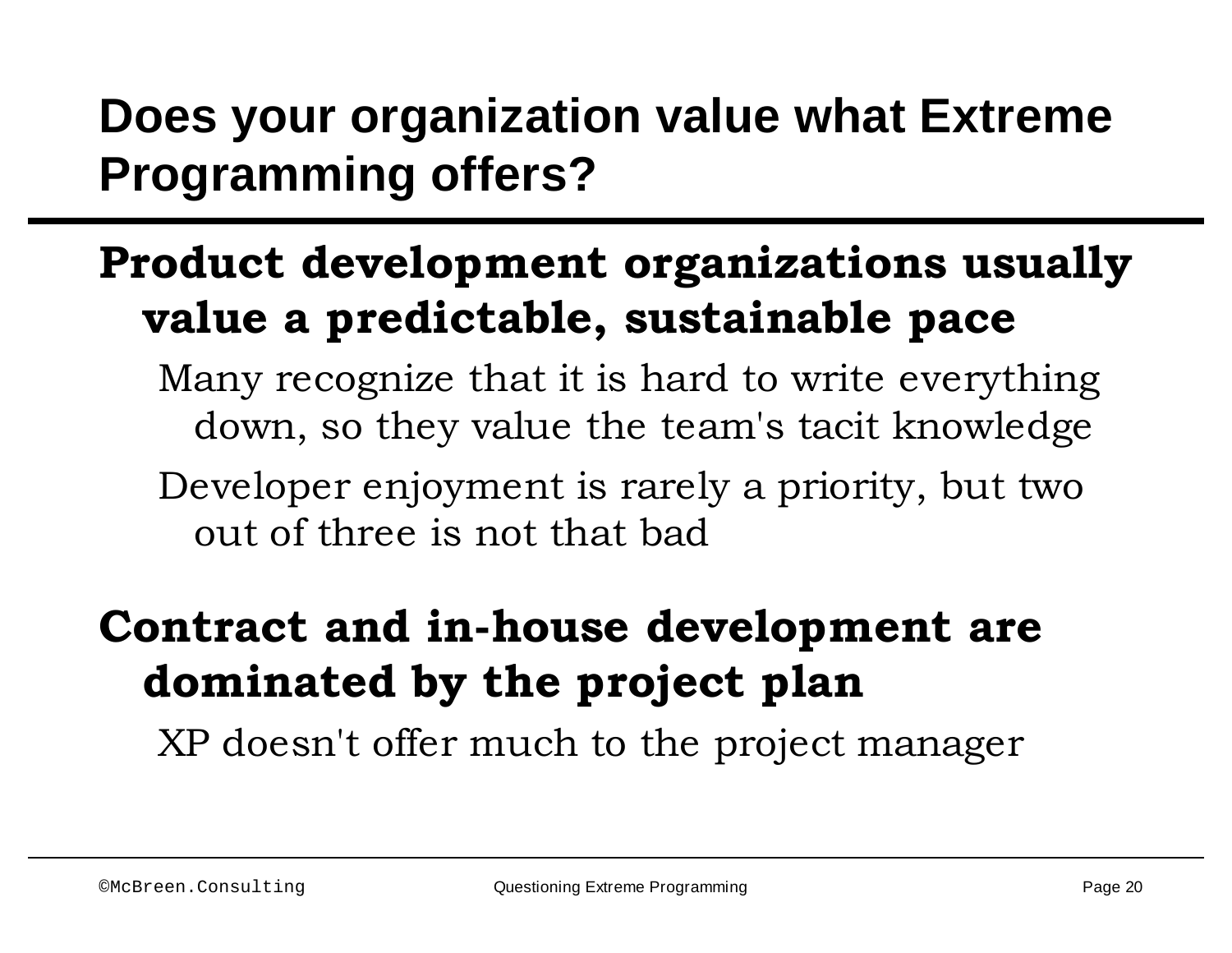## **By Questioning Extreme Programming we can shape the future of software development**

## **Something else will follow XP and further redefine software development**

Is your voice going to be heard?

### **XP was not a corporate initiative, it was just a couple of people with a vision**

What is your vision for software development? What conversations are you going to start? Do you need to create any new distinctions?

## **Our challenge - The Feyerabend Project**